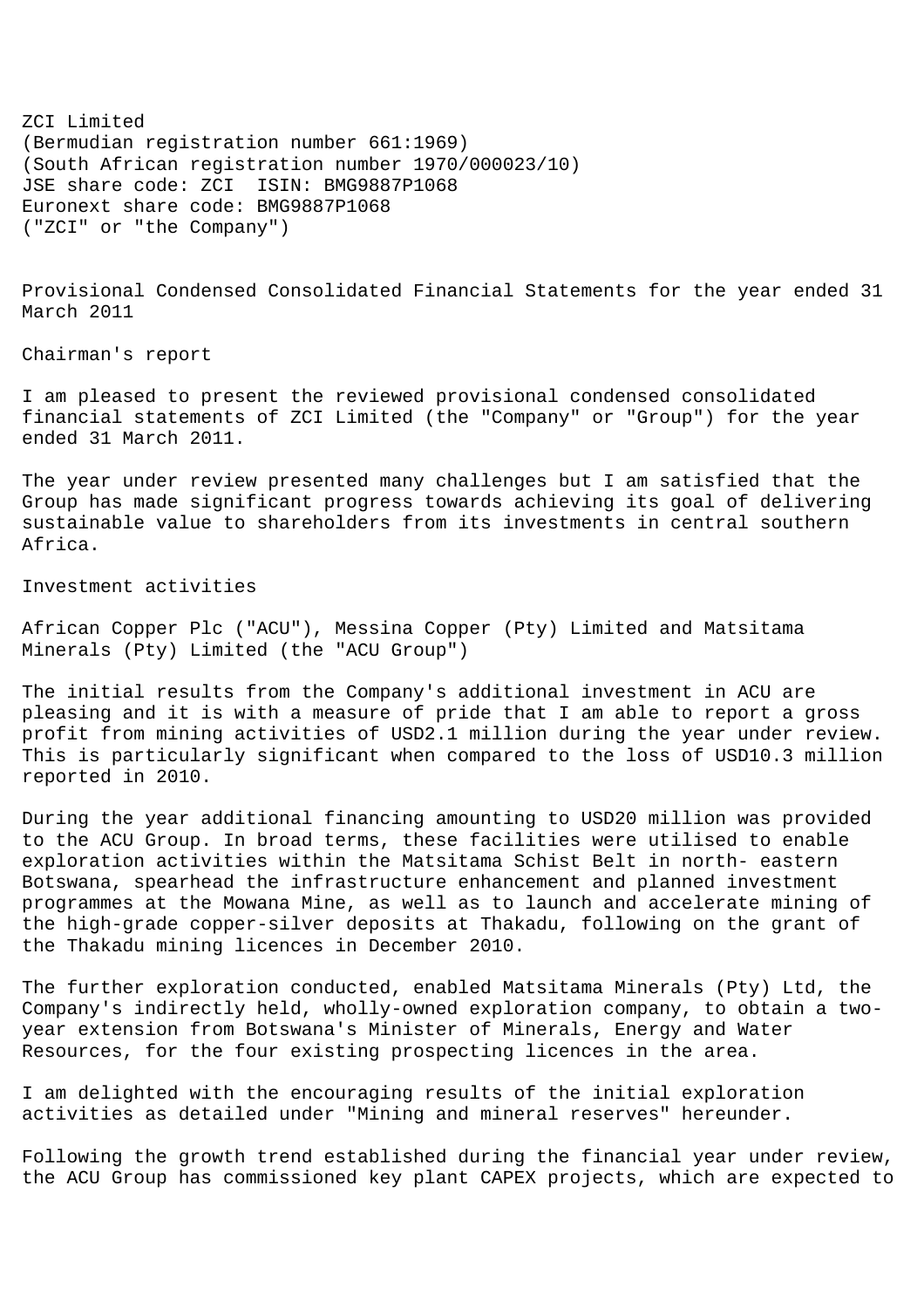be delivered during the next financial year. These projects will be financed, to the extent required, by utilising the undrawn balance of the loan facilities (both internal and external) already secured by the ACU Group.

## Ndola Lime Company Limited

In the second half of the financial year under review, the Company, in accordance with its business plan, provided a second, new loan of USD4 million at attractive rates of return to the Ndola Lime Company Limited, the leading supplier of quicklime to the mining industry in the Zambian/Congolese Copperbelt.

The first tranche of the initial loan together with interest was repaid, in compliance with the covenants, in the first week of April 2011, reducing the Company's investment in this Zambian-based enterprise to USD7 million at the date of this report. The remaining tranche of the first facility is due to be repaid in the first half of the current financial year and will provide additional liquidity for the Group's investment activities.

#### Corporate Governance developments

In March 2011, the JSE Limited extended the temporary dispensation granted to the Company, in relation to the appointment of a Chief Executive Officer for the Group until 30 September 2011. The Company is actively addressing the issue.

This is the first year that the Group will report in accordance with the King Report on Governance for South Africa ("King III"). Notable progress has been made in applying principles of Integrated Reporting to the Group's areas of main impact. Significant effort and human resource investment have been made during the year in raising the Group's commitment to stakeholder engagement aimed at identifying risks and opportunities associated with the Group's sustainable economic, social and environmental growth.

I would like to take this opportunity of thanking our capable and committed team employed in all areas of the Group's activities: I am confident that their efforts at this pivotal period off the Group's growth will be a key and dynamic element in realising the full potential of the Group's current investments.

Thomas Kamwendo Chairman Bermuda 30 June 2011

Commentary For the year ended 31 March 2011

Operational review - Mowana mine and exploration

At the Mowana Mine, the programme to upgrade and de-bottleneck the production facilities was continued, with key plant CAPEX projects awaiting delivery,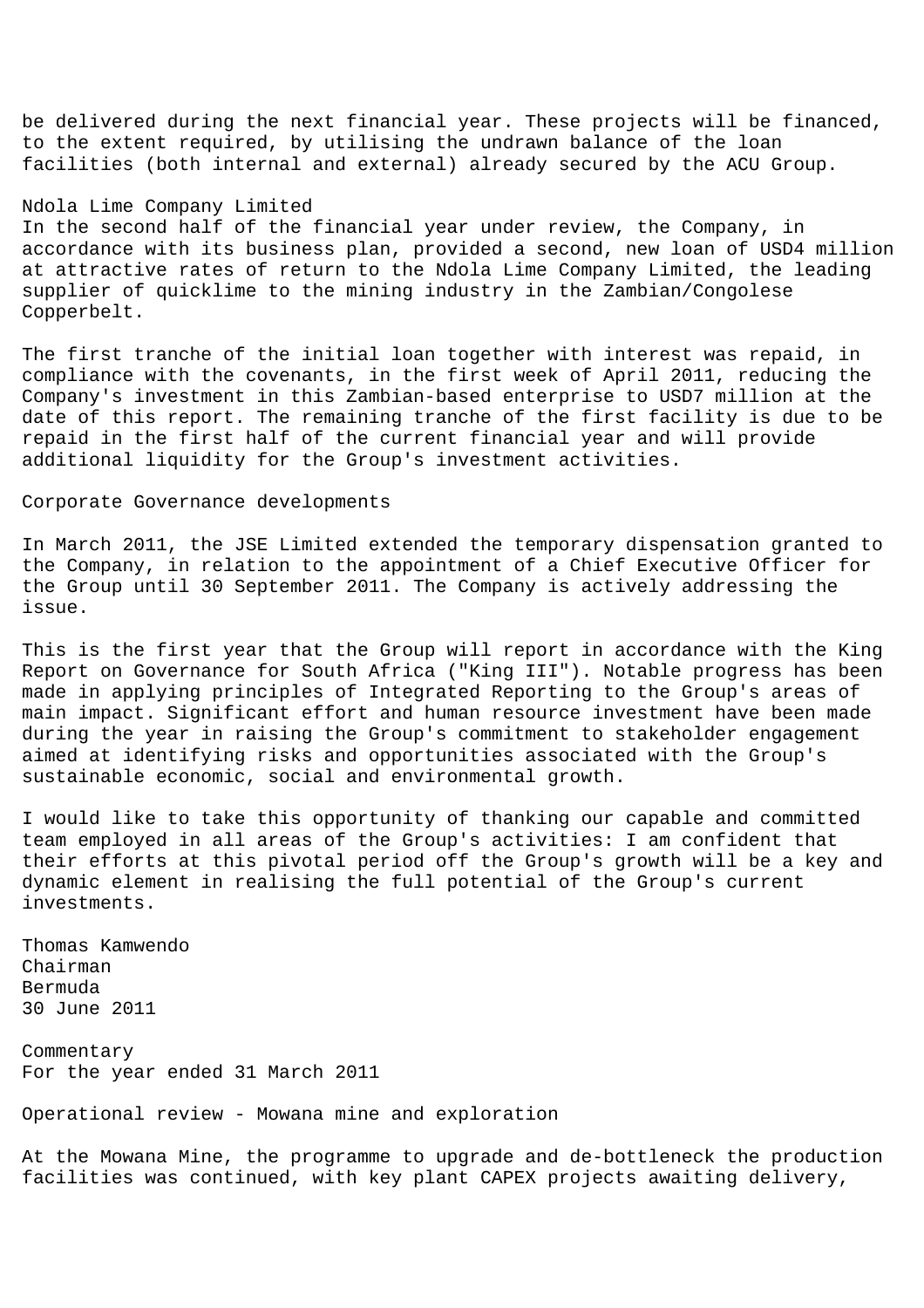installation and commissioning of units following placement of orders. Throughput has risen and progress is being made on opening up the Mowana pit by increasing the stripping ratios in the short term to increase the available ore extraction footprint. Following the award of a Mining Licence for the Thakadu deposit, the start of ore extraction further increased the utilisation of the Mowana facilities. Currently, ore processing at the Mowana facilities continues to be batch processed on an alternating basis between Mowana and Thakadu ores due to differences in ore quality that requires different chemical reagent suites to maximize copper recovery.

At Thakadu itself, full scale mining has commenced with a ramp up to required volumes expected in the next few months. Thakadu operations have created both mining and processing flexibility with marked positive impact on de-stressing mining operations at the Mowana pit. There are some positive indications of ore quality improvement with significant pockets of sulphide ore having been extracted resulting in copper recoveries being higher than target for this ore.

At the beginning of the financial year under review, exploration activities on exploration permits at the adjacent Matsitama Project recommenced. A panel of internationally recognized geological experts was assembled and an experienced exploration manager was hired. The expert panel identified ten new and highly prospective targets during the review process and the Matsitama exploration staff have systematically executed on an exploration programme to assess these targets. Due to the positive results to date and the planned exploration programme aimed at further defining known targets, applications were submitted to renew these rights, and a two year renewal on these prospecting licences was granted by the Minister for Minerals, Energy and Water Resources, Botswana, subsequent to year end.

## Financial review

As a result of the more than doubling of ore processed year-on-year, the increases in grades and recovery and generally buoyant copper prices, revenues for the year to 31 March 2011 were USD24.7 million (2010: USD7.4 million). This also resulted in an increase in trade receivables at year end.

Operating costs per ton remained above budgeted levels as a result of the higher maintenance costs (caused by major component inefficiencies and design upgrades), throughout the plant than originally anticipated. The increase in activities and corresponding operating costs, furthermore impacted trade payables outstanding during the year.

Property, plant and equipment increased following the significant capital spent to improve bottlenecks at the Mowana Mine.

Due to non-optimisation of the production and processing operations, the value of run on mine stock piles were insignificant in the prior year. As a result of the increase in copper prices, as well as increased production, the stock piles were valued in the current year.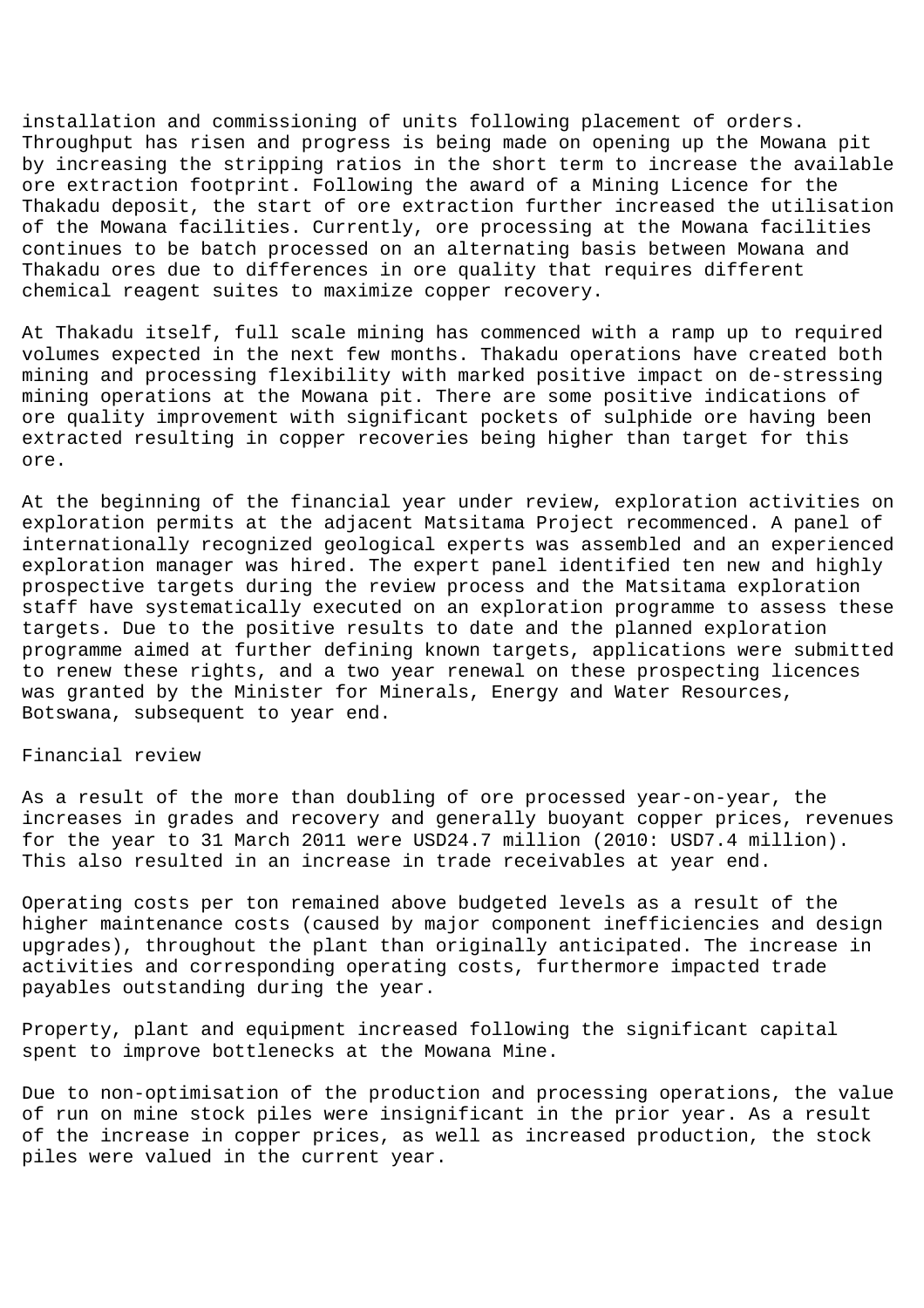With the commencement of mining at Thakadu, the rehabilitation provision was reassessed and an additional amount provided for relating to the environmental rehabilitation at that site.

Outlook

The Group's resources and reserves provide tremendous opportunities for growth. However, to achieve this potential we must realize the full operational capacity at the Mowana mine as soon as possible. There is no doubt that the upcoming year will be a pivotal time in the Group's development as many of the key initiatives at Mowana are implemented to maximize production and minimize costs. The Group's goal this year is to have the operations at Mowana and Thakadu reach sustainable profitability so we can start to leverage off the considerable investment we have in Botswana.

Mining, mineral reserves and exploration results

Mowana Mine The table below sets out estimates of proven and probable mineral reserves and additional inferred mineral resources at the Mowana Mine.

These reserves have been reestimated allowing for depletions due to mining between the period August 2009 and 31 March 2011.

[SAMREC, JORC and NI 43-101 compliant] Proven & Probable In-pit Mineral Reserves and In-pit Inferred Mineral Resources at a 0.25% Cu cut-off as at 31 March 2011:

| Tonnage $(Mt)*$ | Copper $(\frac{1}{6})^*$ | Contained metal* |
|-----------------|--------------------------|------------------|
|                 |                          | (Tonnes Cu)      |
| 7.46            | 1.26                     | 93,970           |
| 3.14            | 1.60                     | 50,179           |
| 10.60           | 1.36                     | 144,080          |
| 2.51            | 1.20                     | 30,127           |
|                 |                          |                  |

\*Rounding of Figures may result in minor computational discrepancies.

The inferred material has been included at the bottom of the Mowana Mineral Reserve statement because it is incidental to the mine plan. Mineral resources that are not mineral reserves do not have demonstrated economic viability.

During the year under review, African Copper completed the drilling of a deep borehole north of the current open pit to confirm the existence of mineralization below 500 metres depth. This borehole showed copper mineralization to 1000 metres depth before passing into footwall lithologies.

A drilling exploration programme commenced in January 2011 to evaluate copper mineralization over a 2km strike length northwards of the current Mowana Open pit. The Mowana orebody is known to extend northwards from previous sparse exploration drilling carried out by Falconbridge exploration during the early 1980's.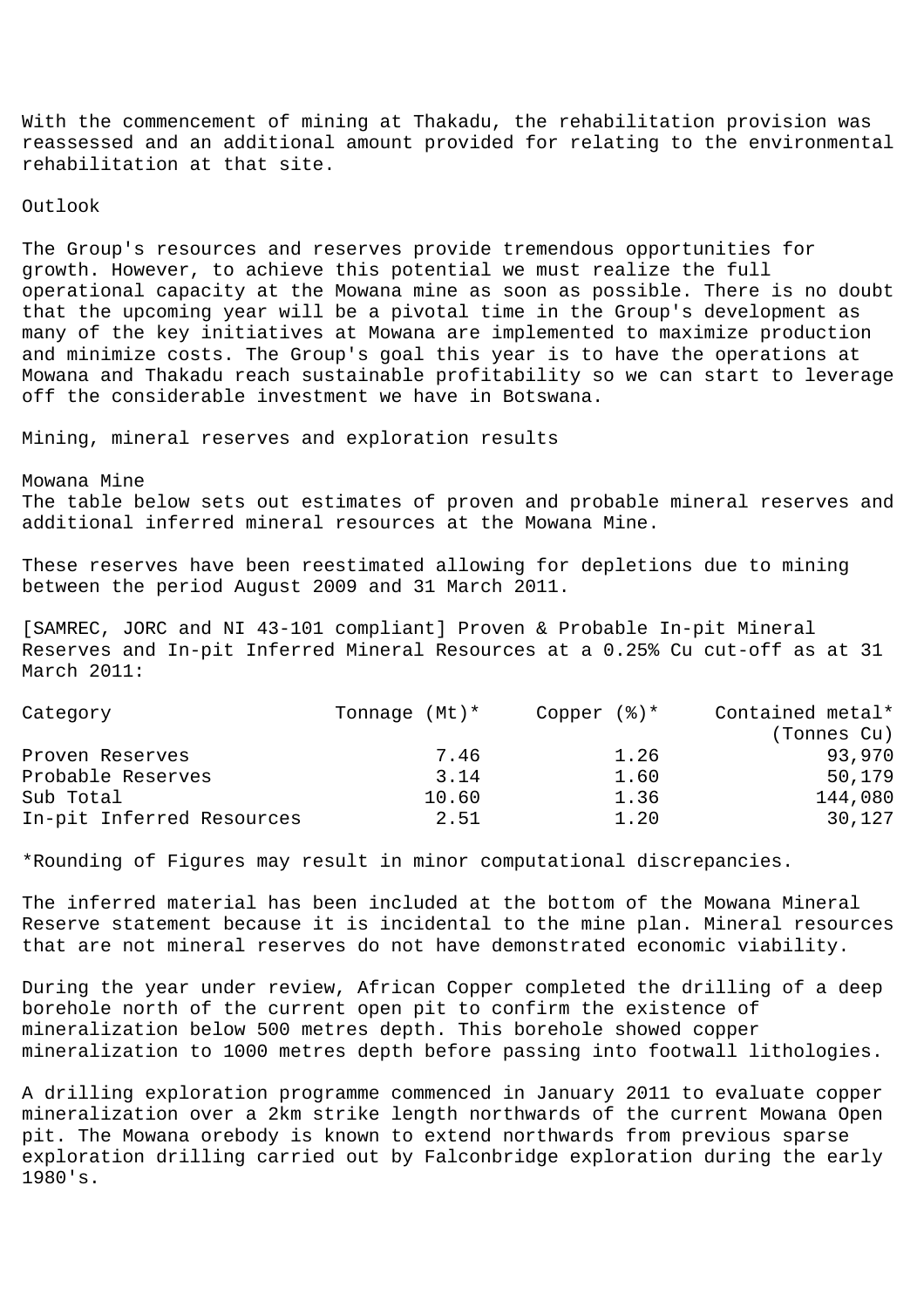Thakadu Mine The table below sets out the most recent estimates of probable mineral reserves at the Thakadu Mine.

These reserves have been reestimated allowing for mining depletions between the period August 2009 and 31 March 2011.

[SAMREC, JORC and NI 43-101 compliant] Probable In-pit Mineral Reserves at a 0.5% Cu cut-off as at 31 March 2011:

| Category                  | Tonnage $(Mt)*$ | Copper $(\frac{1}{6})^*$ | Contained metal* |
|---------------------------|-----------------|--------------------------|------------------|
|                           |                 |                          | (Tonnes Cu)      |
| Proven Reserves           | Nil             | -                        |                  |
| Probable Reserves         | 2.36            | 2.14                     | 50,584           |
| Sub Total                 | 2.36            | 2.14                     | 50,584           |
| In-pit Inferred Resources | Nil             | -                        |                  |

\*Rounding of figures may result in minor computational discrepancies.

The resource and reserve tabulations and the technical information pertaining to the Mowana and Thakadu Mines has been reviewed and approved by David De `Ath BSc (Hons), MSc, GDE Mining, MIMMM, and MAusIMM, the company's Manager Geology for the Mowana and Thakadu Mines, who is a qualified person for the purposes of NI 43-101, and the SAMREC and JORC Codes.

## Matsitama Minerals

Matsitama Minerals holds title to six prospecting licenses ("PL's") in eastcentral Botswana, 60km to 90km west of Francistown. The PL's are contiguous with the Mowana mine to the north and the Thakadu mine to the south. The licenses cover much of the highly prospective Matsitama Schist Belt ("MSB") and total 2,084.8km2 in extent.

Exploration activities recommenced in the MSB in March 2010 after a hiatus of some 15 months. An experienced exploration manager was hired to oversee exploration activities and the belt was re-examined with fresh "eyes" and from a totally new perspective. A number of world renowned earth scientists skilled in a range of disciplines were brought into Botswana to assess and evaluate the existing datasets. The international panel applied the latest thinking and generated a number of new, highly prospective, hitherto unexplored targets.

A one year, fast-track exploration program was drawn up in June 2010 and USD2.5 million was committed for spending over the upcoming twelve-month period. Fieldwork commenced in the latter half of 2010 and the new ideas and concepts put forward by the panel of international experts were quickly shown to hold true. It was soon realized that intensive field programs spanning a number of years would be required to move the new exploration targets forward so that detailed mineral resource assessments and economic studies, if warranted, could be carried out.

Exploration in the MSB is now focused on iron-oxide-copper-gold ("IOCG")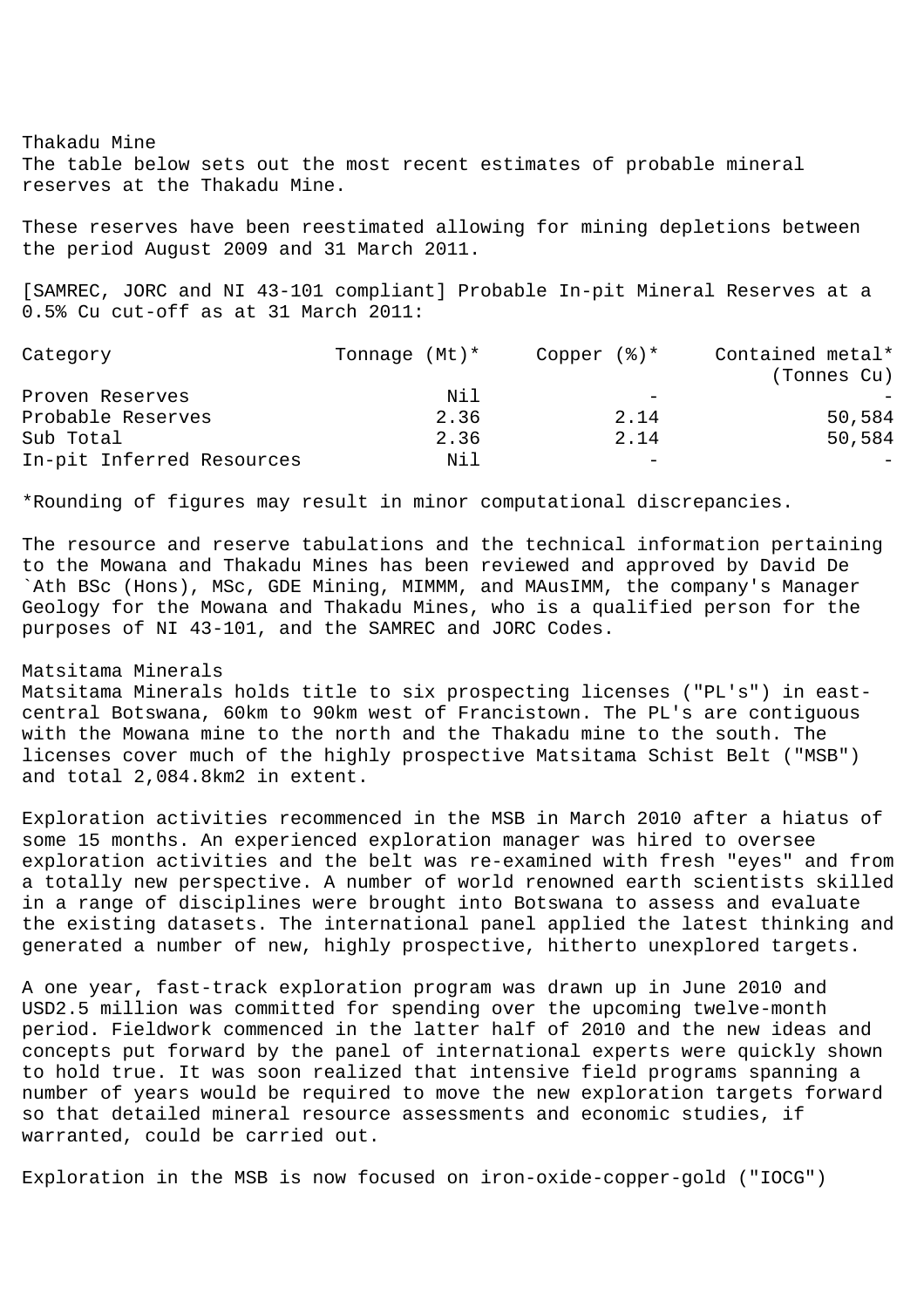mineralization. These deposits can be very large, capable of supporting mining operations for periods of 30 or more years. It has long been believed that the MSB may host IOCG mineralization but until recently no conclusive proof had been found to confirm the existence of this type of deposit in the belt.

Three highly prospective IOCG targets have now been identified in the MSB, namely the Nakalakwana, Lepashe and Matsitama West targets. The Nakalakwana target also hosts a pre-tectonic, copper-rich protore of possible basaltic affinity. Resources for the protore have recently been estimated by the MSA Group using historical, unverified drillhole data. The resource estimate was completed in order to guide future exploration activities at Nakalakwana.

In addition, the company is currently evaluating banded iron formation ("BIF") exposures in the Gamogae area for both iron and gold. The BIF can be traced over a distance of 13km. Very limited sampling has been completed to date.

The locality of the target areas is shown in a map available at: http://www.africancopper.com/i/maps/2011-06-22\_NR1.jpg

Results from the current programme were announced on 24 June 2011 and included the following (Tables 1 to 5): Table 1. Nakalakwana IOCG target.

| Borehole ID 1 | From<br>(m) | m)<br>To | Interval<br>(m) | $Cu$ $(%)$ | (g/t)<br>Au |
|---------------|-------------|----------|-----------------|------------|-------------|
| NTRC02        | 72          | 160      | 88              | 0.12       | 0.23        |
| Includes:     | 95          | 123      | 28              | 0.21       | .69         |
|               | 98          | 102      | 4               | 0.62       | 0.90        |
|               | 99          | 104      |                 | 0.46       | 2.42        |

1 Borehole drilled October 2010.

Table 2. Nakalakwana protore resource estimate.1

| Target           | $Cut-off$ ( $\%$ Cu) | Tonnage (Mt) | Cu (%) | Au $(g/t)$ |
|------------------|----------------------|--------------|--------|------------|
| Nakalakwana Hill | 0.3                  | 18.8         | 0.52   | 0.06       |
|                  |                      | 33.7         | 0.39   | 0.05       |

1 The resource estimate is based on historical, unverified drillhole data. Consequently, Matsitama Minerals does not consider the estimate to be compliant with modern reporting codes but does consider the estimate to be a reasonable indication of the potential.

Table 3. Matsitama West IOCG target.

Grab sample (selection of better assays)1

|                                  | - ( දි )<br>Cu | Au $(q/t)$ | $Aq$ (q/t) |
|----------------------------------|----------------|------------|------------|
|                                  | 1.90           | 0.89       | 8.66       |
| Gossanous quartz-chlorite schist | 0.33           | 3.71       | 1.26       |
|                                  | 1.74           | 0.95       | 6.34       |
| Gossanous vein quartz            | 3.02           | 0.50       | 5.79       |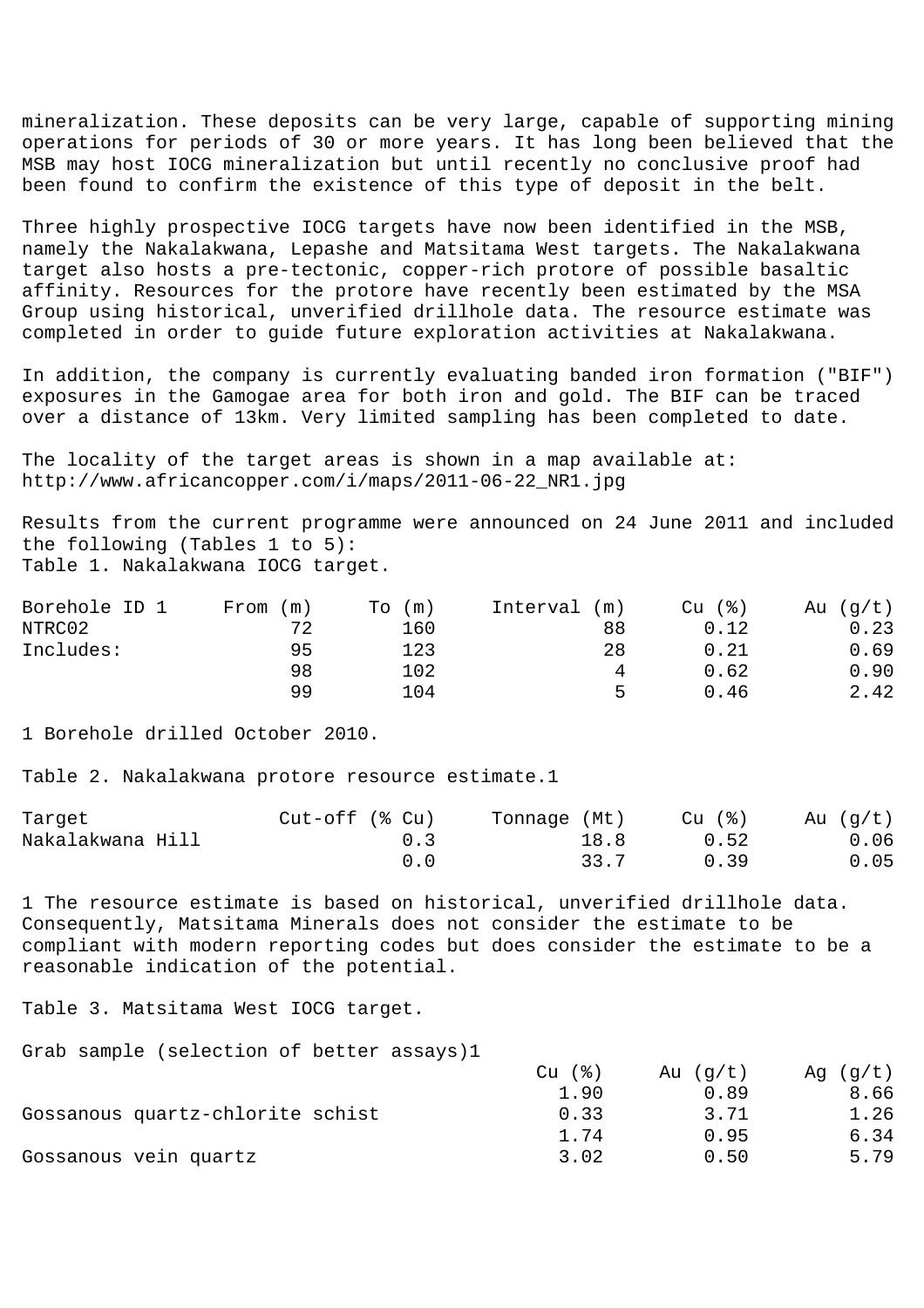1 Total of 28 samples taken; average Cu value = 1.22%; average Au value =  $0.49g/t$ ; average Ag value = 2.39g/t; samples taken across two areas measuring 200m × 75m and 175m × 75m, respectively, in extent.

Table 4. Lepashe IOCG target

| Grab sample (all samples) 1           | $Cu$ $(%)$ | Au $(q/t)$ | Ag $(g/t)$ |
|---------------------------------------|------------|------------|------------|
| Amphibolite, quartz-haematite breccia | 2.14       | 0.05       | 3.47       |
| Amphibolite                           | 1.82       | 0.05       | 1.07       |
| Quartz-haematite breccia              | 0.64       | 0.18       | 2.06       |

1 Total of three samples taken over an area measuring 25m × 25m in extent.

Table 5. Gamogae BIF target

| Labic J. Samogae Dil calgec |               |                               |        |
|-----------------------------|---------------|-------------------------------|--------|
|                             | Fe (%, lowest | Fe (%, highest Fe (%, average |        |
| Grab sample (all samples) 1 | value)        | value)                        | value) |
| BIF, Fe-rich quartzite      | 10.4          | 41.0                          | 26.6   |

1 Total of 35 samples taken over the northern and central portions of the BIF.

Note

The technical information in this announcement has been reviewed and approved by Warwick Bullen, M.Sc., Pr.Sci.Nat., Exploration Manager - Matsitama Minerals. Warwick Bullen is a Qualified Person for the purposes of NI 43-101, and a Competent Person for the purposes of SAMREC and JORC and the current Guidance Note for Mining, Oil and Gas Companies issued by the London Stock Exchange in June 2009.

Exploration data is acquired by Matsitama Minerals and its consultants under strict quality assurance and quality control protocols. Samples are prepared and assayed at ALS Chemex laboratory located near Johannesburg, South Africa. All gold assay values are accredited in accordance with the recognized International Standard ISO/IEC 17025:2005. All copper samples assaying at >0.2% Cu are re-assayed using the ALS Chemex Cu-OG62 method and these sample assays are similarly accredited. On-site quality control procedures follow industry standard protocols.

Four key exploration licenses, namely PL's 14/2004, 15/2004, 16/2004 and 17/2004, were set to expire on 30 June 2011. All four licenses, which total 1,988.6km2 in extent, have now been extended by the Botswana government for another two years. Detailed exploration activities have been planned for the upcoming two-year period and budgets determined accordingly.

Provisional condensed consolidated statement of comprehensive income For the year ended 31 March 2011

|               | Reviewed  | Audited        |
|---------------|-----------|----------------|
|               | 2011      | 2010           |
|               | USD'000   | <b>USD'000</b> |
| Revenue       | 24,731    | 7,392          |
| Cost of sales | (22, 663) | (17, 714)      |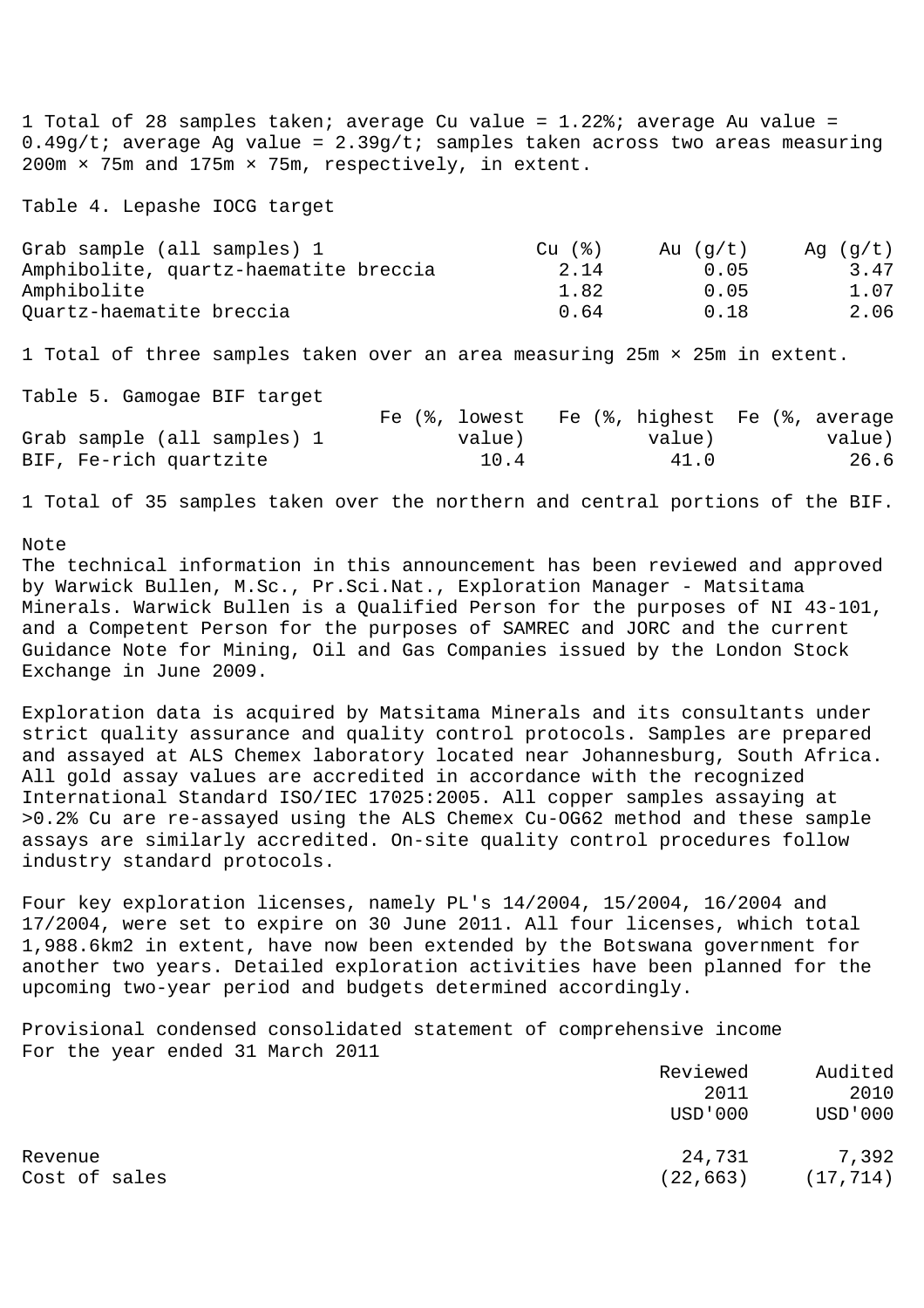| Gross profit/(loss) from mining activities                         | 2,068    | (10, 322) |
|--------------------------------------------------------------------|----------|-----------|
| Administrative expenses                                            | (5, 150) | (1, 531)  |
| Other expenses                                                     | (2, 726) | (4, 439)  |
| Selling and distribution expenses                                  |          | (18)      |
| Foreign exchange gains/(losses)                                    | 63       | (2, 250)  |
| Operating loss                                                     | (5, 745) | (18, 560) |
| Negative goodwill                                                  |          | 33,905    |
| (Loss)/profit before net finance income                            | (5, 745) | 15,345    |
| Finance income                                                     | 1,384    | 509       |
| Finance expense                                                    | (1, 118) | (64)      |
| (Loss)/profit before tax                                           | (5, 479) | 15,790    |
| Income tax                                                         | (657)    | 970       |
| (Loss)/profit for the year                                         | (6, 136) | 16,760    |
| Other comprehensive income:                                        |          |           |
| Exchange differences on translation of foreign operations          | 7,006    | (2,611)   |
| Total comprehensive income for the year                            | 870      | 14,149    |
| (Loss)/profit attributable to:                                     |          |           |
| Equity holders of the parent                                       | (4, 718) | 18,651    |
| Non-controlling interest                                           | (1, 418) | (1, 891)  |
| Total comprehensive income attributable to:                        |          |           |
| Equity holders of the parent                                       | 1,181    | 16,506    |
| Non-controlling interest                                           | (311)    | (2, 357)  |
| Basic (loss)/earnings per ordinary share (US cents)                | (8.47)   | 33.50     |
| Diluted (loss)/earnings per ordinary share (US cents)              | (9.31)   | 32.13     |
| Provisional condensed consolidated statement of financial position |          |           |
| For the year ended 31 March 2011                                   |          |           |
|                                                                    | Reviewed | Audited   |
|                                                                    | 2011     | 2010      |
|                                                                    | USD'000  | USD ' 000 |
| ASSETS                                                             |          |           |
| Property, plant and equipment                                      | 47,966   | 33,044    |
| Intangible assets                                                  | 51,425   | 50,923    |
| Other financial assets                                             | 345      | 327       |
| Long term receivable                                               | 4,000    | 3,000     |
| Total non-current assets                                           | 103,736  | 87,294    |
| Inventories                                                        | 10,483   | 1,780     |
| Trade and other receivables                                        | 3,847    | 984       |
| Current portion of long term receivable                            | 6,048    | 3,000     |
| Cash and cash equivalents                                          | 26,417   | 48,430    |
| Total current assets                                               | 46,795   | 54,194    |
| Total assets                                                       | 150,531  | 141,488   |
| EQUITY                                                             |          |           |
| Share capital                                                      | 102,688  | 102,688   |
| Foreign currency translation reserve                               | 3,701    | (2, 145)  |
| Retained earnings                                                  | 14,701   | 18,651    |
| Equity attributable to equity holders of the parent                | 121,090  | 119,194   |
| Non-controlling interest                                           | 5,260    | 6,286     |
| Total equity                                                       | 126,350  | 125,480   |
| LIABILITIES                                                        |          |           |
| Deferred tax                                                       | 7,187    | 6,530     |
|                                                                    |          |           |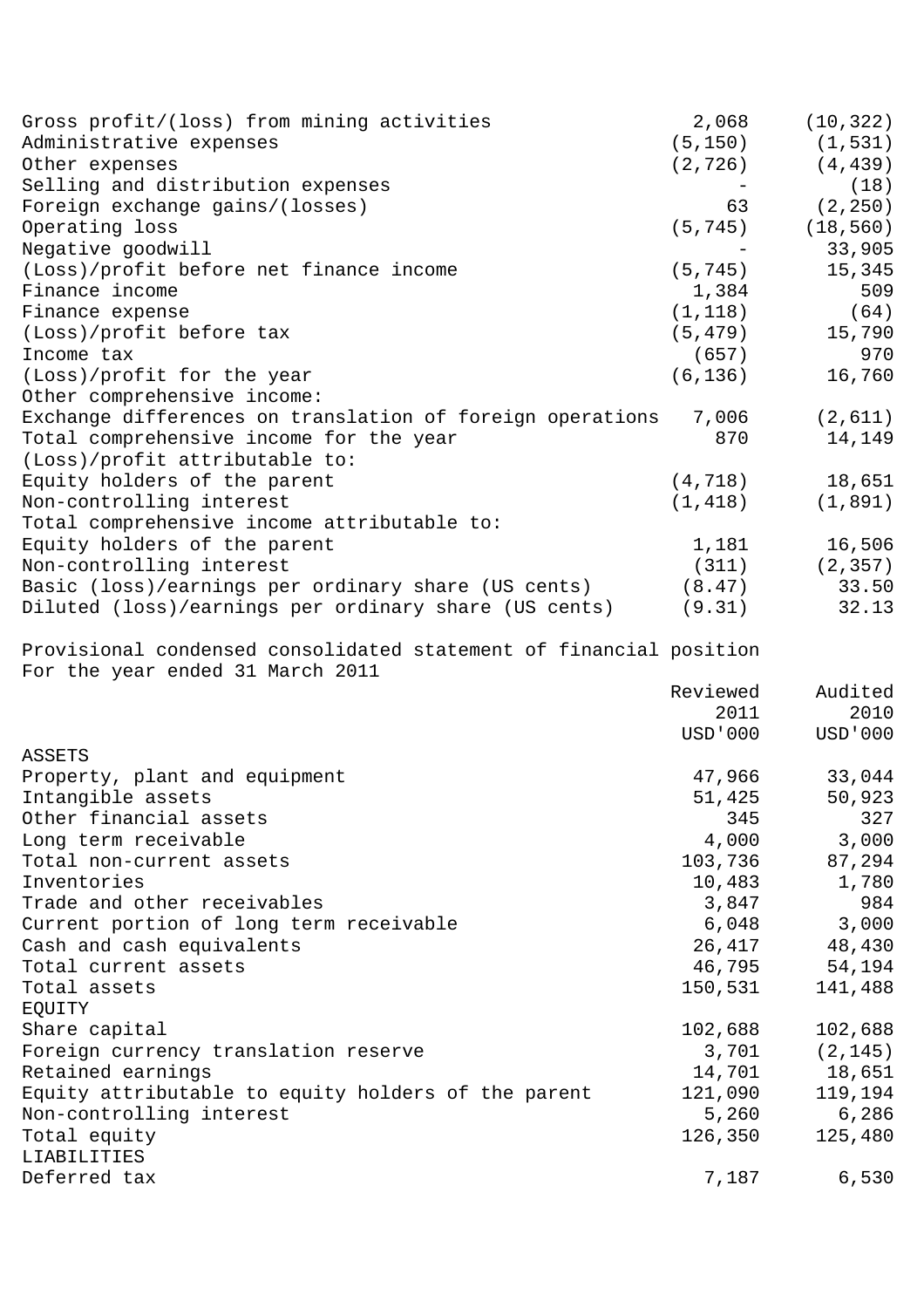| Environmental rehabilitation provision<br>Total non-current liabilities<br>Trade and other payables<br>Total current liabilities |                   |                  | 7,150<br>4,051<br>14,337<br>10,581<br>9,844<br>5,427<br>9,844<br>5,427 |
|----------------------------------------------------------------------------------------------------------------------------------|-------------------|------------------|------------------------------------------------------------------------|
| Total equity and liabilities                                                                                                     |                   |                  | 150,531<br>141,488                                                     |
| Provisional condensed consolidated statement of changes in equity<br>For the year ended 31 March 2011                            |                   |                  |                                                                        |
|                                                                                                                                  |                   | Foreign currency |                                                                        |
|                                                                                                                                  |                   | translation      |                                                                        |
|                                                                                                                                  | Share capital     | reserve          | Retained earnings                                                      |
|                                                                                                                                  | USD ' 000         | USD ' 000        | USD ' 000                                                              |
| Balance as at 31                                                                                                                 |                   |                  |                                                                        |
| March 2009 (Audited)                                                                                                             | 102,688           |                  |                                                                        |
| Arising on business                                                                                                              |                   |                  |                                                                        |
| acquisition                                                                                                                      |                   |                  |                                                                        |
| Profit/(loss) for the year                                                                                                       |                   |                  | 18,651                                                                 |
| Other comprehensive income                                                                                                       |                   |                  |                                                                        |
| - foreign currency                                                                                                               |                   |                  |                                                                        |
| translation differences                                                                                                          |                   | (2, 145)         |                                                                        |
| Total comprehensive                                                                                                              |                   |                  |                                                                        |
| income for the year                                                                                                              |                   | (2, 145)         | 18,651                                                                 |
| Balance as at 31                                                                                                                 |                   |                  |                                                                        |
| March 2010 (Audited)                                                                                                             | 102,688           | (2, 145)         | 18,651                                                                 |
| Transactions with                                                                                                                |                   |                  |                                                                        |
| owners recorded                                                                                                                  |                   |                  |                                                                        |
| directly in equity                                                                                                               |                   |                  |                                                                        |
| Acquisition of                                                                                                                   |                   |                  |                                                                        |
| additional interest                                                                                                              |                   |                  |                                                                        |
| in subsidiary                                                                                                                    |                   | (53)             | 768                                                                    |
| Loss for the year                                                                                                                |                   |                  | (4, 718)                                                               |
| Other comprehensive income                                                                                                       |                   |                  |                                                                        |
| - foreign currency                                                                                                               |                   |                  |                                                                        |
| translation differences                                                                                                          |                   | 5,899            |                                                                        |
| Total comprehensive                                                                                                              |                   |                  |                                                                        |
| income for the year                                                                                                              |                   | 5,899            | (4, 718)                                                               |
| Balance as at 31                                                                                                                 |                   |                  |                                                                        |
| March 2011 (Reviewed)                                                                                                            | 102,688           | 3,701            | 14,701                                                                 |
|                                                                                                                                  | Attributable to   |                  |                                                                        |
|                                                                                                                                  | equity holders of | Non-controlling  |                                                                        |
|                                                                                                                                  | the parent        | interest         | Total equity                                                           |
|                                                                                                                                  | USD ' 000         | <b>USD'000</b>   | USD ' 000                                                              |
| Balance as at 31 March                                                                                                           |                   |                  |                                                                        |
| 2009 (Audited)                                                                                                                   | 102,688           |                  | 102,688                                                                |
| Arising on business acquisition                                                                                                  |                   | 8,643            | 8,643                                                                  |
| Profit/(loss) for the year                                                                                                       | 18,651            | (1, 891)         | 16,760                                                                 |
| Other comprehensive income                                                                                                       |                   |                  |                                                                        |
| - foreign currency                                                                                                               |                   |                  |                                                                        |
| translation differences                                                                                                          | (2, 145)          | (466)            | (2,611)                                                                |
| Total comprehensive                                                                                                              |                   |                  |                                                                        |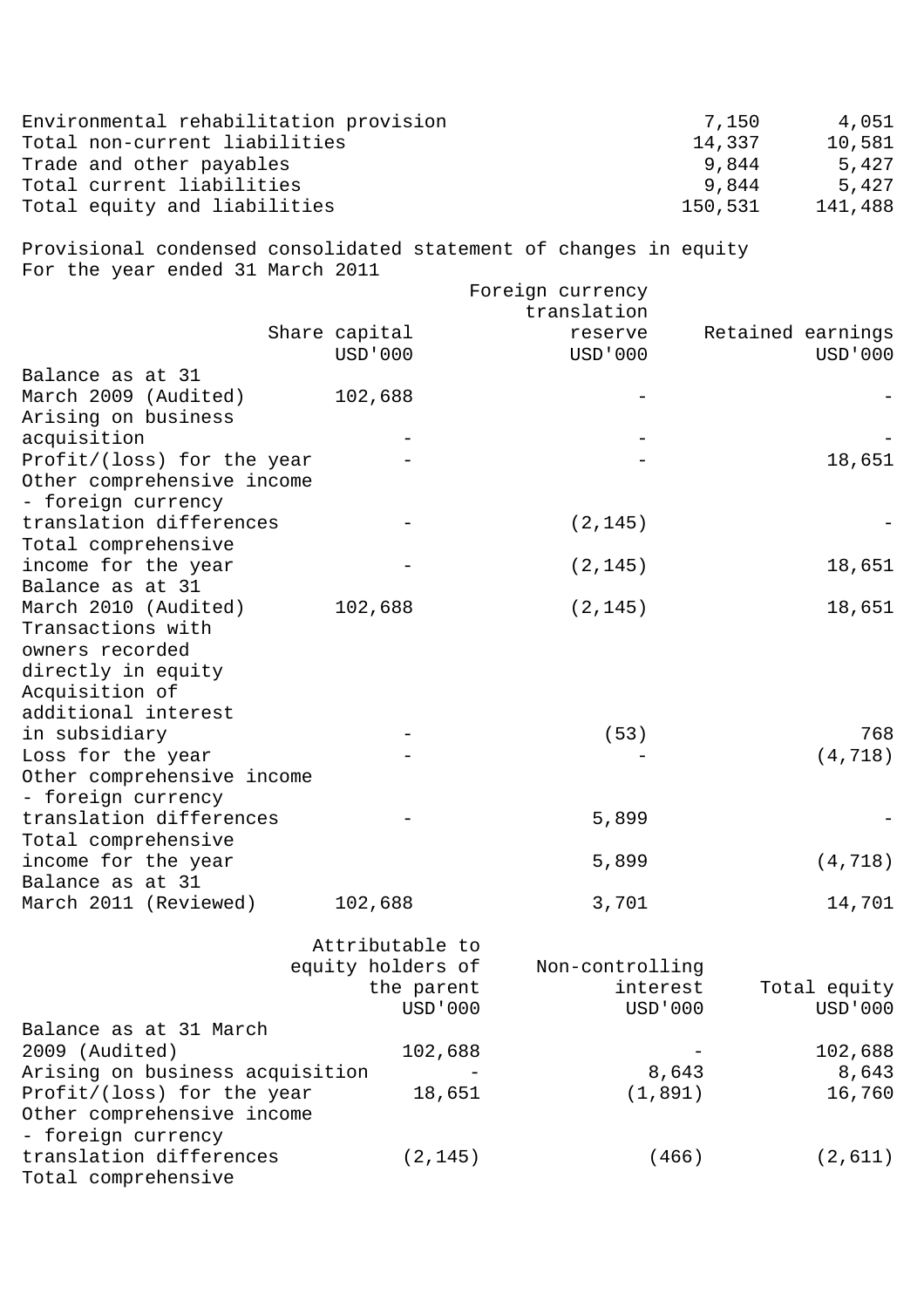| income for the year<br>Balance as at 31 March                                                  | 16,506   | (2, 357)         | 14,149          |
|------------------------------------------------------------------------------------------------|----------|------------------|-----------------|
| 2010 (Audited)<br>Transactions with<br>owners recorded<br>directly in equity                   | 119,194  | 6,286            | 125,480         |
| Acquisition of<br>additional interest in subsidiary                                            | 715      | (715)            |                 |
| Loss for the year                                                                              | (4, 718) | (1, 418)         | (6, 136)        |
| Other comprehensive income<br>- foreign currency                                               |          |                  |                 |
| translation differences<br>Total comprehensive                                                 | 5,899    | 1,107            | 7,006           |
| income for the year                                                                            | 1,181    | (311)            | 870             |
| Balance as at 31 March                                                                         |          |                  |                 |
| 2011 (Reviewed)                                                                                | 121,090  | 5,260            | 126,350         |
| Provisional condensed consolidated statement of cash flows<br>For the year ended 31 March 2011 |          | Reviewed<br>2011 | Audited<br>2010 |
|                                                                                                |          | USD ' 000        | <b>USD'000</b>  |
| Cash flows from operating activities                                                           |          |                  |                 |
| Cash utilised by operations                                                                    |          | (11, 811)        | (10, 743)       |
| Interest received                                                                              |          | 1,337            | 509             |
| Interest paid                                                                                  |          | (1, 118)         | (64)            |
| Cash outflows from operating activities                                                        |          | (11, 592)        | (10, 298)       |
| Cash flows from investing activities                                                           |          |                  |                 |
| Additions to maintain operations                                                               |          |                  |                 |
| - Property, plant and equipment                                                                |          | (958)            |                 |
| Additions to expand operations                                                                 |          |                  |                 |
| - Property, plant and equipment                                                                |          | (4,822)          | (2, 594)        |
| - Intangible assets                                                                            |          | (1, 448)         |                 |
| Proceeds from sale of assets                                                                   |          | 63               |                 |
| Acquisition of subsidiary                                                                      |          |                  | (1, 438)        |
| Repayment of interest bearing borrowings                                                       |          |                  | (34, 414)       |
| Funds advanced                                                                                 |          | (4,000)          | (6,000)         |
| Cash outflows from investing activities                                                        |          | (11, 165)        | (44, 446)       |
| Effect of foreign currency translation                                                         |          | 744              | 235             |
| Net decrease in cash and cash equivalents                                                      |          | (22, 013)        | (54, 509)       |
| Cash and cash equivalents at the beginning of the year                                         |          | 48,430           | 102,939         |
| Cash and cash equivalents at the end of the year                                               |          | 26,417           | 48,430          |

Notes to the provisional condensed consolidated financial statements For the year ended 31 March 2011

# 1. General information

ZCI Limited ("ZCI" or the "Company") is a public company incorporated and domiciled in Bermuda. It has a primary listing on the Johannesburg Stock Exchange ("JSE") and a secondary listing on the Euronext.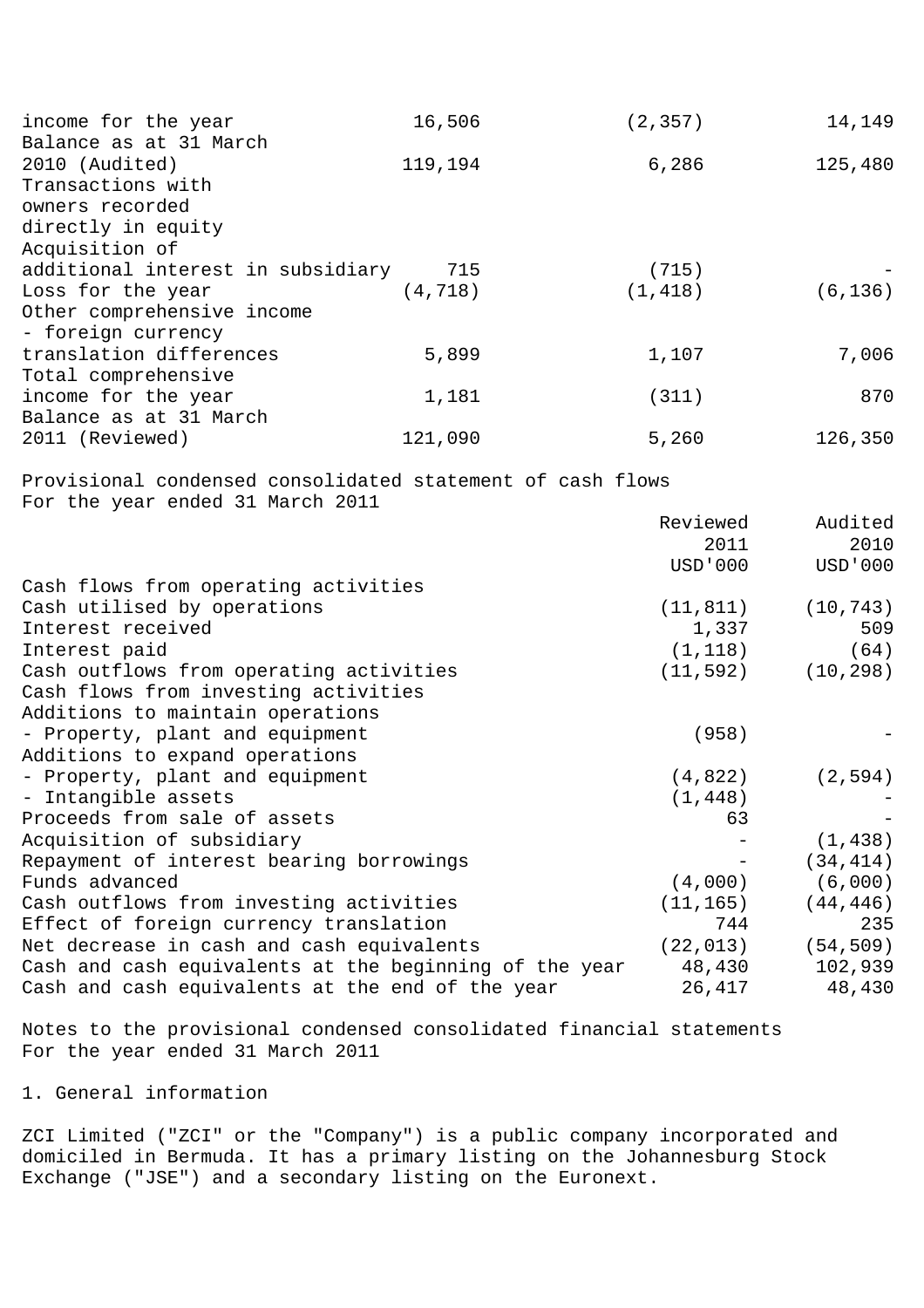The Company's business is not affected by any Government protection or investment encouragement laws.

ZCI is a holding company of a copper producing and mineral exploration and development group of companies (the "Group"). The Group's main project is the copper producing open pit Mowana mine. The Group also owns the rights to the adjacent Thakadu-Makala deposits and holds permits in exploration properties at the Matsitama Project. The Mowana Mine is located in the north eastern portion of Botswana and the Matsitama Project is contiguous to the southern boundary of the Mowana Mine.

## 2. Basis of preparation

The provisional condensed consolidated financial statements for the year ended 31 March 2011 have been prepared in accordance with the recognition and measurement principals of International Financial Reporting Standards ("IFRS") and its interpretations adopted by the International Accounting Standards Board ("IASB"), and presented in accordance with the minimum content, including disclosures, prescribed by IAS 34 - Interim Financial Reporting, the Listings Requirements of the JSE Limited and the AC 500 series issued by the Accounting Practices Board (APB).

## 3. Accounting policies

The accounting policies applied in the presentation of the provisional condensed consolidated financial statements are consistent with those applied for the year ended 31 March 2010, with the exception of the following standards and interpretations, effective for the first time for the current financial year, that has been applied from 1 April 2010:

- IAS 27 - Consolidated and Separate Financial Statements: the application of the amendment to the standard resulted in the company accounting for the acquisition of additional non-controlling interest as an equity transaction. This treatment was in line with the accounting policy applied in the previous year.

- IFRIC 17 - Distributions of Non-cash Assets to Owners: the adoption of this standard did not impact the Group as there were no such distributions during the year.

- Various improvements to IFRS 2009: none of the improvements to the various standards had any impact on the Group's results to date.

- IFRS 2 - Group Cash-settled Share-based Payment transactions: the adoption of this amendment did not have any material impact on the Group financial statements as the Group already applied these principals when accounting for share-based payments in the past.

A number of new standards, amendments to standards and interpretations that could be relevant to the Group, are not yet effective for the year ended 31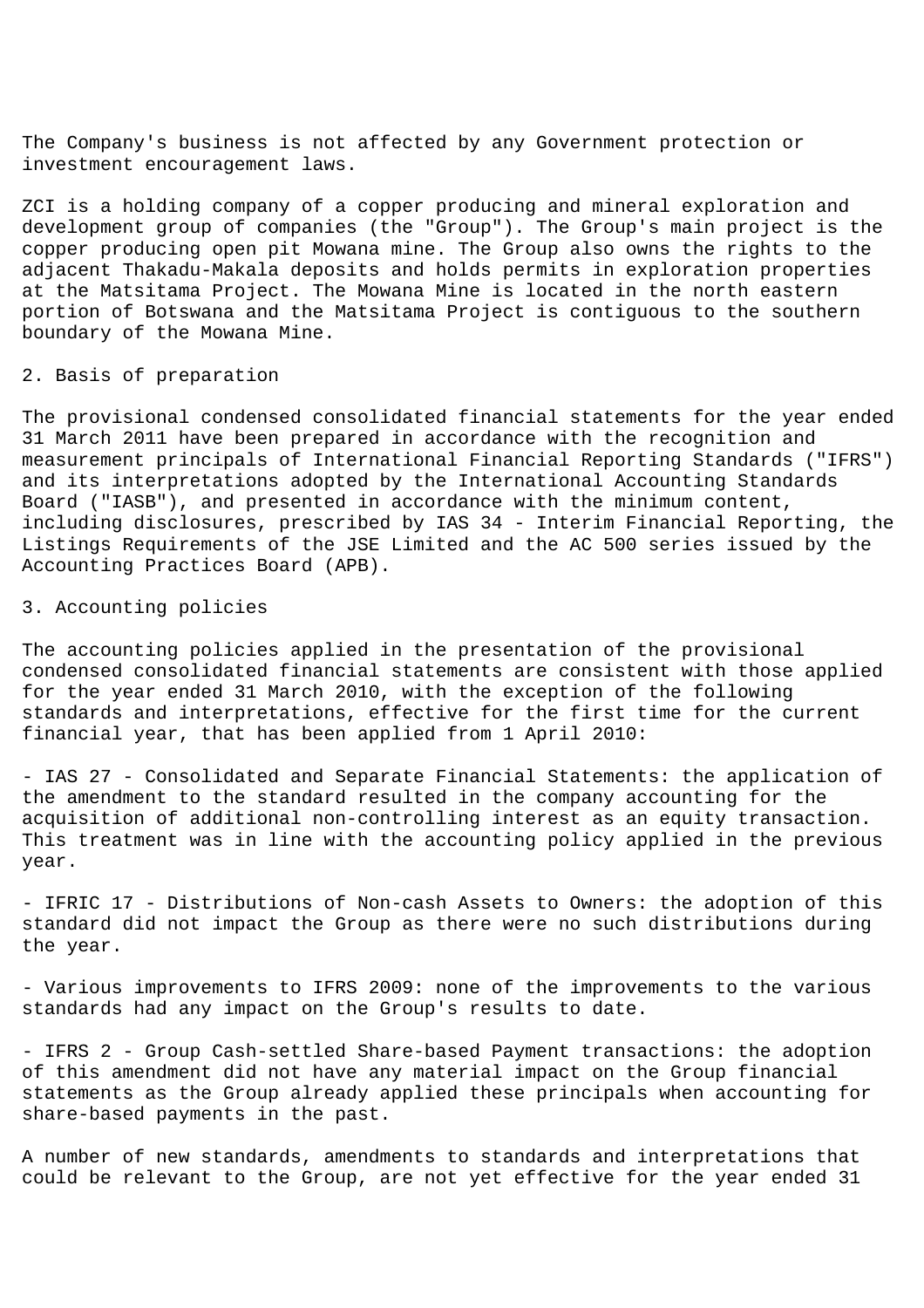March 2011, and have not been applied in preparing these provisional condensed consolidated financial statements:

- IFRIC 19 - Extinguishing Financial Liabilities with Equity Instruments, effective for annual periods beginning on or after 1 July 2010.

- Improvements to IFRSs 2010 - Amendments to various standards with various effective dates.

- IAS 24 - Related Party Disclosures (revised 2009), effective for annual periods beginning on or after 1 January 2011.

- IAS 12 - Deferred Tax: Recovery of Underlying Assets - Amendments to IAS 12, effective for annual periods beginning on or after 1 January 2012.

- IFRS 7 amendment - Disclosures - Transfers of Financial Assets, effective for annual periods beginning on or after 1 July 2011.

- IFRS 9 (2010) - Financial Instruments, effective for annual periods beginning on or after 1 January 2013.

- IFRS 10 (2011) - Consolidated Financial Statements, effective for annual periods beginning on or after 1 January 2013.

- IFRS 12 (2011) - Disclosure of Interests in Other Entities, effective for annual periods beginning on or after 1 January 2012.

- IFRS 13 (2011) - Fair Value Measurement, effective for annual periods beginning on or after 1 January 2013.

4. Group segment reporting

An operating segment is a component of the Group that engages in business activities from which it may earn revenues and incur expenses, including revenues and expenses that relate to transactions with any of the Group's other components. The Group's only operating segment is the exploration for, and the development of copper and other base metal deposits. All the Group's activities are related to the exploration for, and the development of copper and other base metals in Botswana with the support provided from the Company and it is reviewed as a whole by the Board (who is considered the chief operating decision maker) to make decisions about resources to be allocated to the segment and assess its performance, and for which discrete financial information is available. All mining revenue derives from a single customer.

As such, a separate segmental report has not been prepared.

## 5. Going concern

The Group incurred a loss of USD6.1 million for the year ended 31 March 2011 (2010: net profit of USD16.7 million). The Group's loss is primarily because the Group's major operating subsidiary, Messina Copper (Proprietary) Limited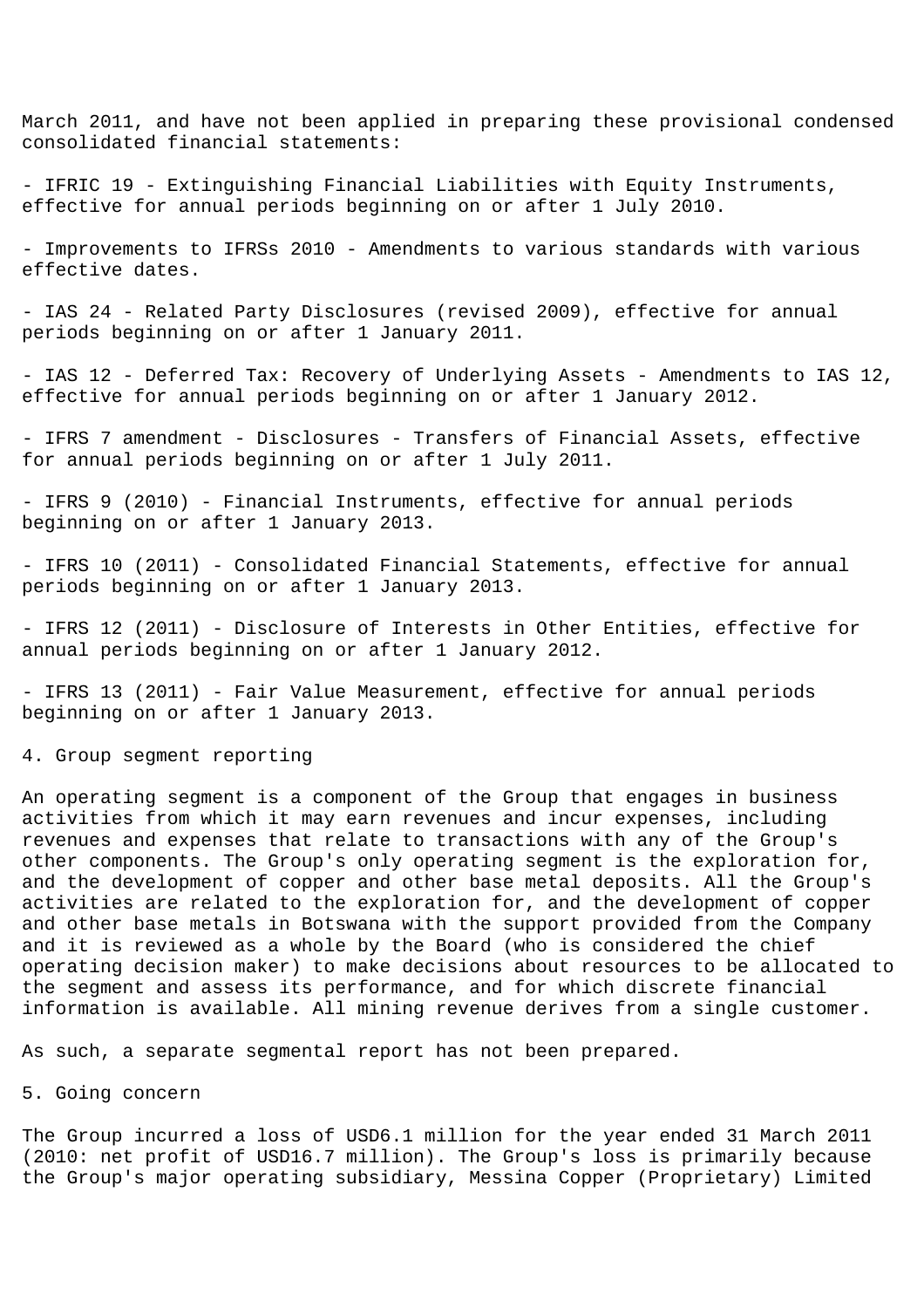("Messina") continued to incur losses and is dependent on the financial support of the Company. In particular:

- On 23 September 2010, the Company entered into an additional facility agreement with Messina with a value of USD7,500,000 to fund further exploration costs that the Group intends to incur. The Company paid the first drawdown of USD2,500,000 on 12 November 2010, the second drawdown of USD3,000,000 on 24 December 2010, and the third drawdown of USD2,000,000 on 25 January 2011. This loan bears interest at 12% per annum with the terms substantially the same as the previous loans extended to Messina.

- On 24 February 2011, the Company entered into another facility agreement with Messina with a value of USD12,500,000 and bears interest at 9% per annum with the terms substantially the same as the previous loans extended to Messina. The Company paid the first drawdown of USD2,500,000 on 24 February 2011.

On 24 March 2011, the Group entered into a committed facility with African Banking Corporation of Botswana Limited ("ABCB") to provide finance for certain items of capital equipment. As such, the facility is not generally available although the projected capital expenditure does include items that would be covered by the terms of this facility. The facility is for an amount of USD3.1 million and was undrawn at the year end.

The Directors have prepared cash flow projections covering at least the 12 month period from the date of approval of these financial statements for the Company and its subsidiaries.

The projections, which have been drawn up on a monthly basis, are based on a number of inputs and assumptions which include mined tonnage, all associated mining and processing costs, extraction and yield rates for production of the copper concentrate and the price of copper. The approved capital expenditure is also included in the cash flows. The key assumptions to which the projections are most sensitive in the opinion of the Directors are the tonnage of produced copper concentrate and the copper price; the tonnage of produced copper concentrate is itself a function of mining output and yield achieved in the processing operations. The key assumptions relating to production and pricing, assume an average copper price per tonne over the 12-month period to June 2012 of USD9,593 and average monthly production of copper in concentrate of 1,257 metric tonnes ("Mt") of copper.

However, Messina's mining operations at Mowana and Thakadu have yet to reach full commercial production rates on a consistent basis and produce positive cash flow. Actual production totalled 3,841 Mt of copper concentrate during the financial year of which 1,266 Mt were produced in the final quarter of the year, i.e. an average of 422 Mt for each of the three months. The average price per tonne achieved during the financial year was USD8,347 Mt. Copper produced in concentrate for April 2011 and May 2011 was 564 Mt and 508 Mt respectively and the average price per tonne achieved was USD9,315.

The Directors have already addressed a number of issues that have impacted the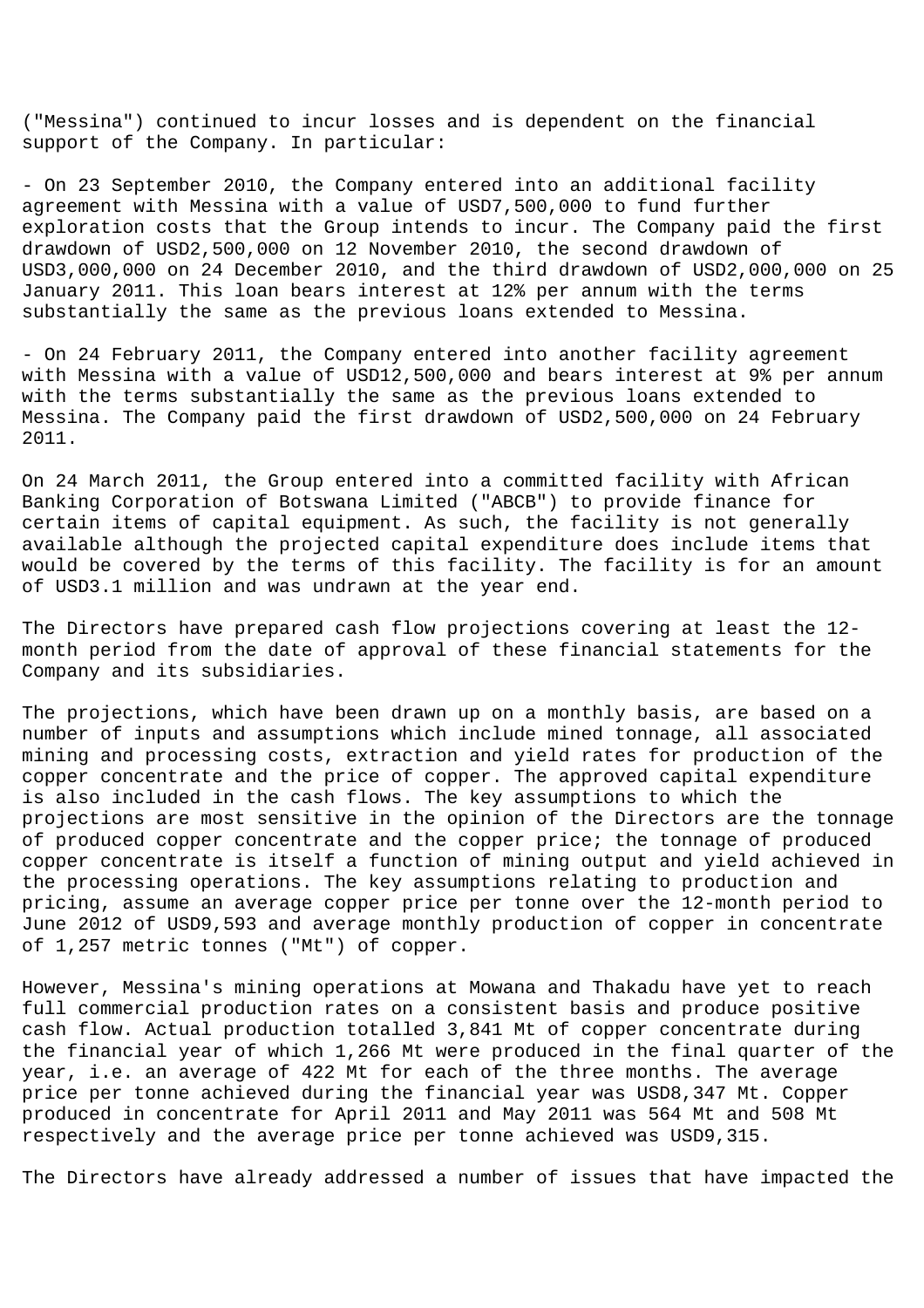ramp up to full production, especially at the Mowana mine, and the projections include capital expenditure to improve the processing capability of the operations, principally the secondary and tertiary crusher availability. The Directors believe that with these improvements and a number of other initiatives, the projections are achievable.

At 31 March 2011, the Group remains in a positive cash position with no external long term debt. The projections show that, if the key financial assumptions are achieved, the existing Group facilities and new facility with ABCB will be sufficient to provide the necessary funding for the company and its subsidiaries for at least the next 12 months from the date of approval of these financial statements.

However the unproven ability of the Group to achieve the ramp up in production and the volatility of the copper price represent a material uncertainty in relation to the ability of the Company and its subsidiaries to continue as going concerns.

Should the projected production levels and key financial assumptions not be reached, the Company and its subsidiaries will have to source additional external funding in order to realise their assets and discharge their liabilities in the normal course of business. In the event that additional funding is not forthcoming, these conditions may cast significant doubt about the ability of the Company and its subsidiaries to continue as going concerns.

## 6. Change in investment in ACU

On 7 February 2011, ACU has entered into an agreement with the Company to exchange the Company's current outstanding debt assignment agreements amounting to USD9,444,910 for the issue of 105,369,488 ordinary shares in the capital of ACU at a price of 5.5782 pence per share ("Debt Conversion"). As a result of this transaction, the Company holds a total of 781,939,988 shares representing 84.19% shareholding in ACU as at 31 March 2011, an increase of 2.02% in shareholding.

The impact of the Debt Conversion on the statement of changes in equity is a decrease in non-controlling interest of USD715,000 and a corresponding increase in equity attributable to equity holders of the parent.

The following summarises the effect of the Debt Conversion in the Company's ownership interest in ACU:

|                                                           | USD'000 |
|-----------------------------------------------------------|---------|
| Company's ownership interest at the beginning of the year | 119.194 |
| Effect of increase in Company's ownership interest        | 715     |
| Share of comprehensive income                             | 1,181   |
| Company's ownership interest at the end of the year       | 121,090 |

7. Commitments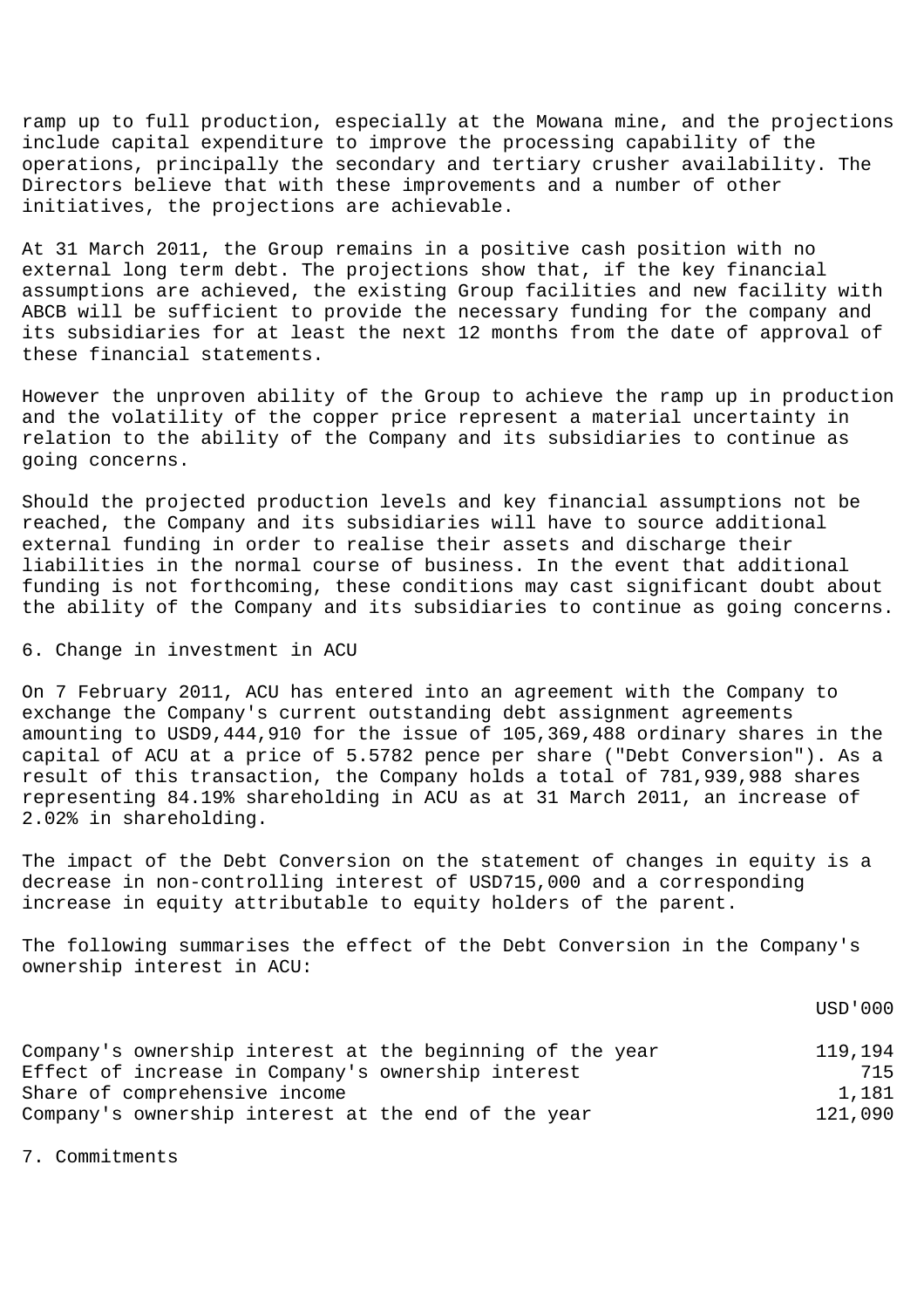| Contractual                                                 |           |         |           |           |                        |
|-------------------------------------------------------------|-----------|---------|-----------|-----------|------------------------|
| obligations                                                 | Total     | 2012    | 2013      | 2014      | 2015<br>and thereafter |
|                                                             | USD ' 000 | USD'000 | USD ' 000 | USD ' 000 | USD ' 000              |
| Goods, services and 7,629<br>equipment $(a)$<br>Exploration |           | 7,517   | 112       |           |                        |
| licences (b)<br>Lease                                       | 5,215     | 917     | 4,298     |           |                        |
| agreements (c)                                              | 588       | 409     | 161       | 18        |                        |
|                                                             | 13,432    | 8,843   | 4,571     | 18        |                        |

a) The Group has a number of agreements with arms-length third parties who provide a wide range of goods and services and equipment. This includes commitments for capital expenditure.

b) Under the terms of ACU's prospecting licences, Matsitama is obliged to incur certain minimum expenditures.

c) ACU has entered into agreements to lease premises for various periods.

These expenditure will be funded internally and a portion externally through the facility with ABCB.

8. Contingent liability

In December 2008, the Company entered into an Investment Advisory and Management agreement with iCapital. As per the agreement, ZCI is required to pay a professional fee to iCapital comprised inter alia of a fixed fee (accounted for appropriately) and performance fee, as defined in the agreement.

The performance fee is calculated based on a valuation of the relevant investment to determine the increase in value since acquisition. In terms of the agreement, the first valuation of the investment is required as at 31 December 2010, to determine the amount payable as performance fee for the period 1 January 2011 to 31 March 2011.

The valuation has not been performed as the method of valuation is not stipulated in the contract and this as well as certain clauses of the contract is currently being renegotiated. A reliable estimate of the liability could therefore not be made at 31 March 2011.

9. Earnings per share information

2011 2010

| Basic (loss)/earnings per ordinary share (US cents)   | (8.47) | 33.50   |
|-------------------------------------------------------|--------|---------|
| Diluted (loss)/earnings per ordinary share (US cents) | (9.31) | 32.13   |
| Headline (loss) per ordinary share (US cents)         | (8.47) | (27.40) |
| Diluted headline (loss) per ordinary share (US cents) | (9.31) | (28.77) |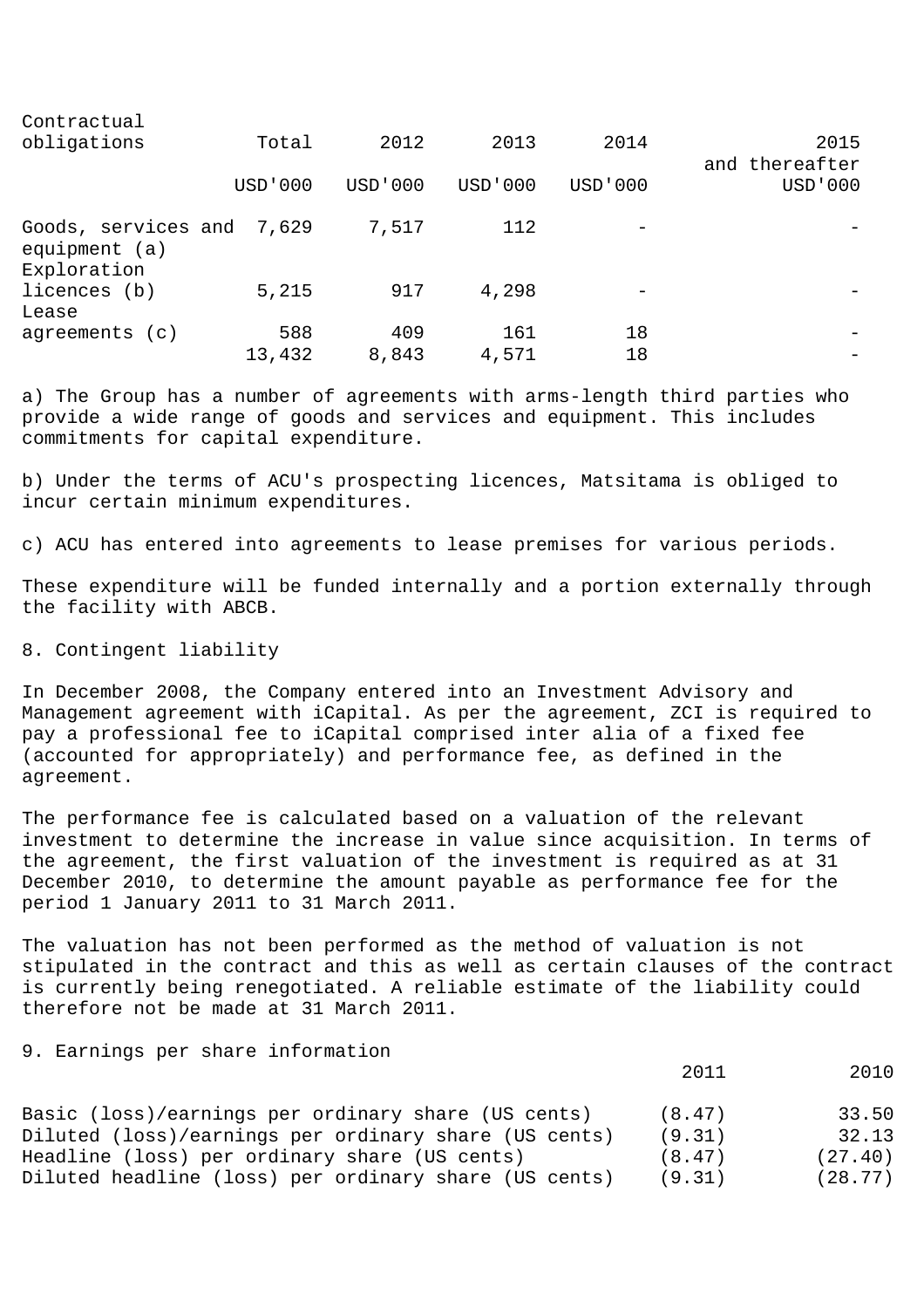| Number of ordinary shares in issue                                                                                                                                                                                                                                                | 55,677,643 | 55,677,643                                |
|-----------------------------------------------------------------------------------------------------------------------------------------------------------------------------------------------------------------------------------------------------------------------------------|------------|-------------------------------------------|
| Weighted average and diluted number of ordinary<br>shares in issue                                                                                                                                                                                                                | 55,677,643 | 55,677,643                                |
| The following adjustments to (loss)/profit attributable<br>to ordinary shareholders were taken into account in the<br>calculation of diluted earnings per share:                                                                                                                  | USD ' 000  | <b>USD'000</b>                            |
| Attributable to equity holders of the parent<br>Increase in shareholding in subsidiary with respect to                                                                                                                                                                            | (4, 718)   | 18,651                                    |
| convertible portion of debt<br>Diluted (loss)/profit attributable to equity holders                                                                                                                                                                                               | (464)      | (763)                                     |
| of the parent                                                                                                                                                                                                                                                                     | (5, 182)   | 17,888                                    |
| 2011                                                                                                                                                                                                                                                                              |            | <b>USD'000</b>                            |
| Loss attributable to equity holders of the parent and<br>headline loss attributable to equity<br>holders of the parent                                                                                                                                                            |            | (4, 718)                                  |
| Increase in shareholding in subsidiary with respect to<br>convertible portion of debt<br>Tax effect                                                                                                                                                                               |            | (464)                                     |
| Diluted headline loss attributable to equity holders of the parent                                                                                                                                                                                                                |            | (5, 182)                                  |
| 2010                                                                                                                                                                                                                                                                              |            |                                           |
| Profit attributable to equity holders of the parent<br>- Negative goodwill<br>Headline loss attributable to equity holders of the parent<br>Increase in shareholding in subsidiary with respect to<br>convertible portion of debt<br>Tax effect                                   |            | 18,651<br>(33, 905)<br>(15, 254)<br>(763) |
| Diluted headline loss attributable to equity holders of the parent                                                                                                                                                                                                                |            | (16, 017)                                 |
| 10. Share bonus options                                                                                                                                                                                                                                                           |            |                                           |
| Company<br>In 2010, a share-appreciation bonus plan was approved for the benefit of the<br>Directors of ZCI. In terms of the scheme, the Directors have the right to<br>receive a cash payment on the vesting date equalling the increase in the<br>deemed asset value per share. |            |                                           |
| No shares vested and no options were exercised during the year ended 31 March<br>2011.                                                                                                                                                                                            |            |                                           |
| During the year, the bonus plan was terminated, thereby cancelling all<br>unvested shares.                                                                                                                                                                                        |            |                                           |
| Subsidiaries<br>There were no new options granted during the year (2010: nil) and 750,000<br>(2010: nil) options were forfeited.                                                                                                                                                  |            |                                           |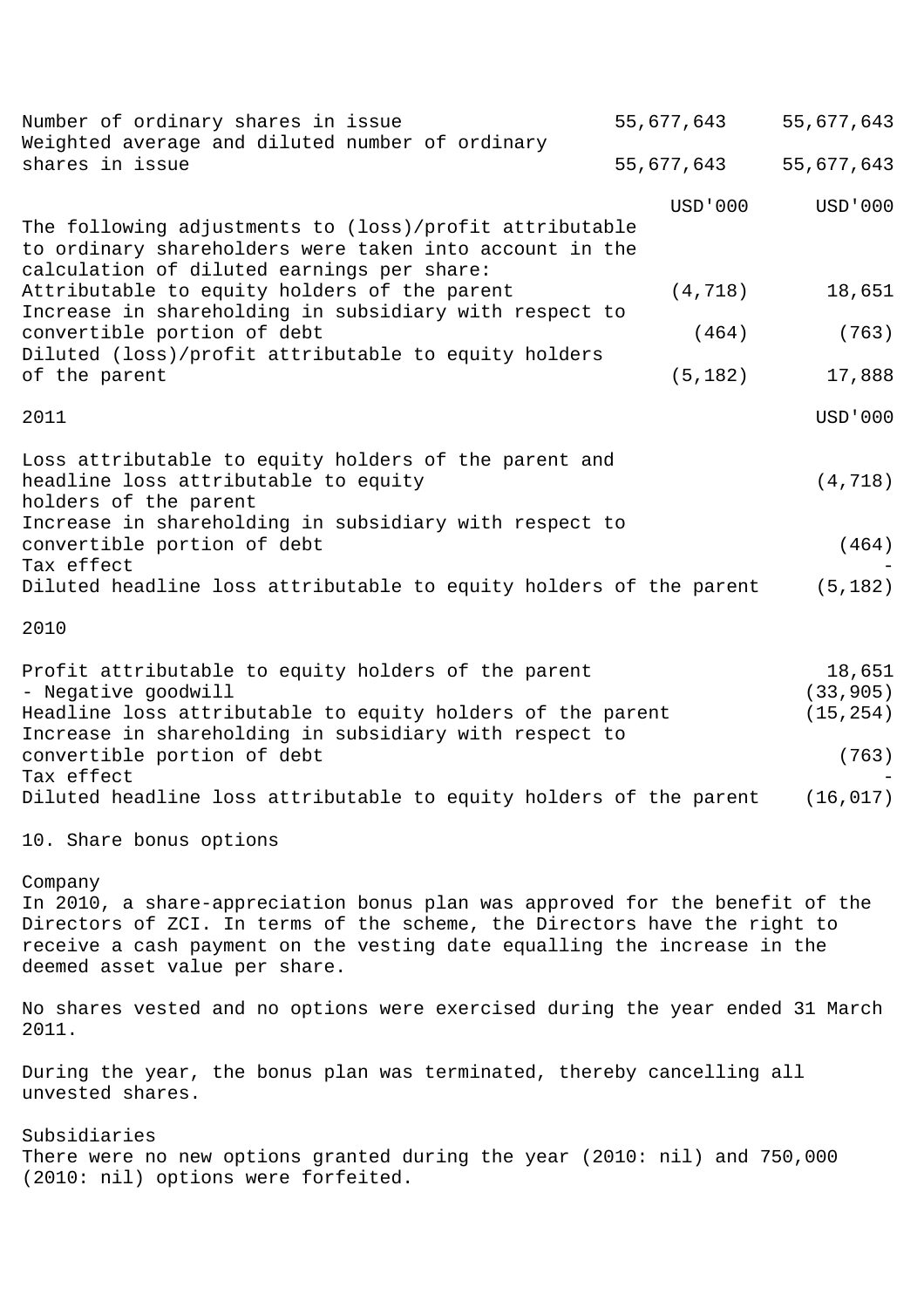## 11. Environmental rehabilitation provision

|                                                  | 2011    | 2010           |
|--------------------------------------------------|---------|----------------|
|                                                  | USD'000 | <b>USD'000</b> |
| Balance at the beginning of the year             | 4,051   |                |
| Acquired in business combination                 |         | 3,762          |
| Increase as a result of new environmental damage | 3,099   | 289            |
| Balance at the end of the year                   | 7,150   | 4,051          |

## 12. Related party transactions

The Group, in the ordinary course of business and similar to last year, entered into various consulting arrangements with related parties on an arm's length basis at market related rates. The only change from the previous year is the funding provided to the subsidiaries, all of which is also at arm's length and at market related rates.

13. Financial risk management

The Group's exposure to and management of financial instrument risk has not changed from the previous financial year.

14. Dividends

No dividends have been declared for the current financial year.

15. Events after the reporting period

No other material events have taken place since the financial year end.

16. Review opinion

The provisional condensed consolidated financial statements of ZCI Limited for the year ended 31 March 2011 have been reviewed by our auditors, KPMG Inc. In their review report dated 30 June 2011, KPMG Inc state that their review was conducted in accordance with the International Standards on Review Engagements 2410, Review of Interim Information Performed by the Independent Auditor of the Entity, which applies to a review of provisional condensed consolidated financial information. They have expressed an unmodified conclusion with an emphasis of matter as follows: "Without qualifying our review report, we draw attention to the going concern note in the financial information, which indicates that the Group incurred a loss for the year ended 31 March 2011. This condition, along with other matters as set forth indicate the existence of a material uncertainty that may cast significant doubt on the ability of the company and its subsidiaries to continue as going concerns."

The review report is available for inspection at the registered office of the Company (Clarendon House, 2 Church Street, Hamilton, Bermuda) and the offices of the sponsor.